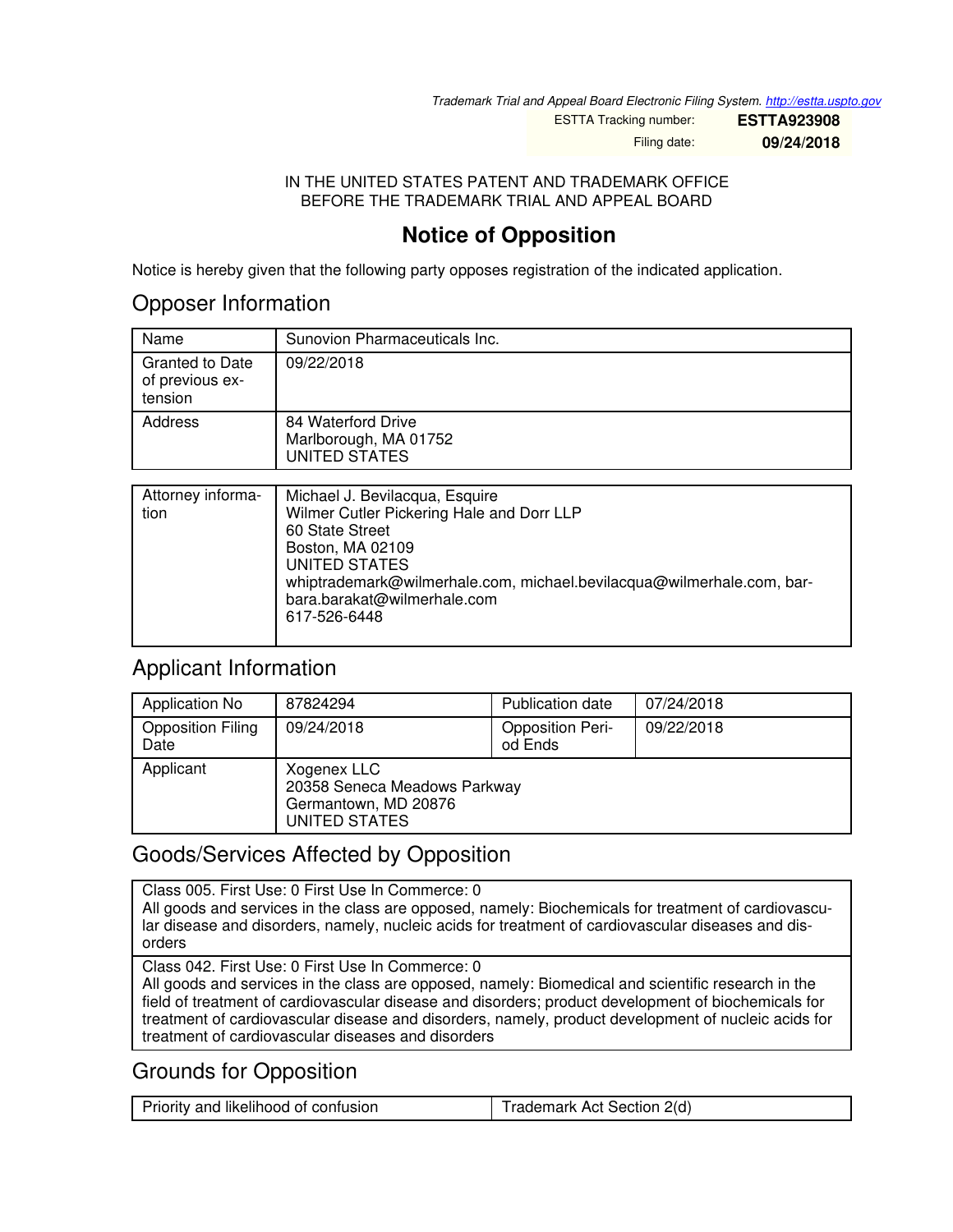| U.S. Registration<br>No. | 2350721                                                                                | <b>Application Date</b>         | 04/14/1998                                                                    |
|--------------------------|----------------------------------------------------------------------------------------|---------------------------------|-------------------------------------------------------------------------------|
| <b>Registration Date</b> | 05/16/2000                                                                             | <b>Foreign Priority</b><br>Date | <b>NONE</b>                                                                   |
| <b>Word Mark</b>         | <b>XOPENEX</b>                                                                         |                                 |                                                                               |
| Design Mark              |                                                                                        |                                 |                                                                               |
|                          |                                                                                        |                                 |                                                                               |
|                          |                                                                                        | <b>XOPENEX</b>                  |                                                                               |
| Description of           | <b>NONE</b>                                                                            |                                 |                                                                               |
| Mark                     |                                                                                        |                                 |                                                                               |
| Goods/Services           |                                                                                        |                                 | Class 005. First use: First Use: 1999/04/16 First Use In Commerce: 1999/04/16 |
|                          | pharmaceutical preparations and substances for treatment of respiratory dis-<br>orders |                                 |                                                                               |
| U.S. Registration        | 3651698                                                                                | <b>Application Date</b>         | 03/22/2007                                                                    |
| No.                      |                                                                                        |                                 |                                                                               |
| <b>Registration Date</b> | 07/07/2009                                                                             | <b>Foreign Priority</b><br>Date | <b>NONE</b>                                                                   |
| <b>Word Mark</b>         | <b>XOPENEX</b>                                                                         |                                 |                                                                               |
|                          | <b>Xopenex</b>                                                                         |                                 |                                                                               |
| Description of<br>Mark   | <b>NONE</b>                                                                            |                                 |                                                                               |
| Goods/Services           | Pharmaceutical preparations and substances for treatment of respiratory dis-<br>orders |                                 | Class 005. First use: First Use: 2006/06/22 First Use In Commerce: 2006/06/22 |
|                          | 3655211                                                                                |                                 |                                                                               |
| U.S. Registration<br>No. |                                                                                        | <b>Application Date</b>         | 03/22/2007                                                                    |
| <b>Registration Date</b> | 07/14/2009                                                                             | Foreign Priority<br>Date        | <b>NONE</b>                                                                   |
| <b>Word Mark</b>         | <b>XOPENEX</b>                                                                         |                                 |                                                                               |

# Marks Cited by Opposer as Basis for Opposition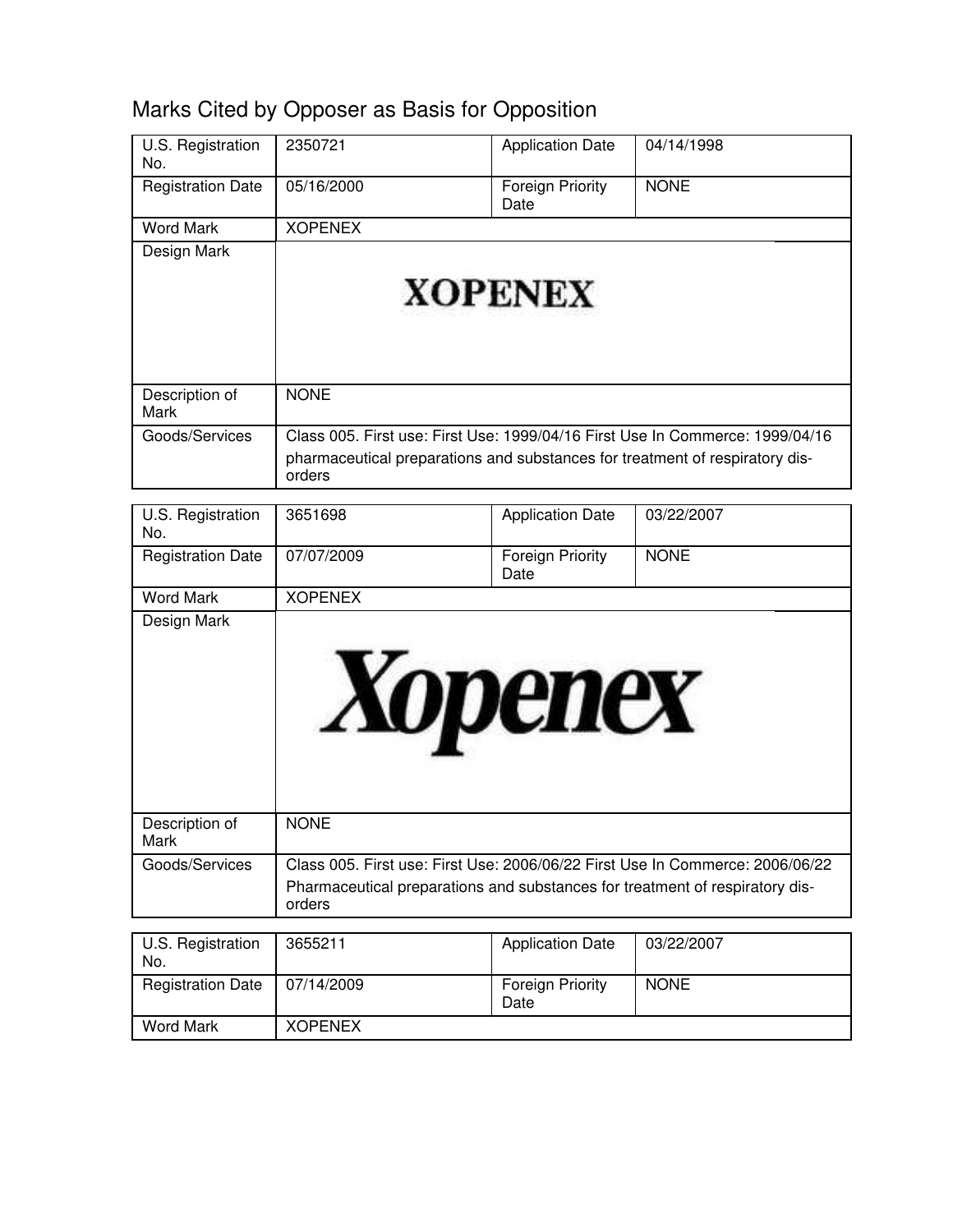| Design Mark            |                                                                                                                                                                         |
|------------------------|-------------------------------------------------------------------------------------------------------------------------------------------------------------------------|
| Description of<br>Mark | The color blue appears in the wording "XOPENEX"                                                                                                                         |
| Goods/Services         | Class 005. First use: First Use: 2006/06/22 First Use In Commerce: 2006/06/22<br>Pharmaceutical preparations and substances for treatment of respiratory dis-<br>orders |

| U.S. Registration<br>No. | 3124312                                                                                                                                                  | <b>Application Date</b>  | 11/26/2003  |
|--------------------------|----------------------------------------------------------------------------------------------------------------------------------------------------------|--------------------------|-------------|
| <b>Registration Date</b> | 08/01/2006                                                                                                                                               | Foreign Priority<br>Date | <b>NONE</b> |
| <b>Word Mark</b>         | <b>XOPENEX HFA</b>                                                                                                                                       |                          |             |
| Design Mark              | <b>XOPENEX HFA</b>                                                                                                                                       |                          |             |
| Description of<br>Mark   | <b>NONE</b>                                                                                                                                              |                          |             |
| Goods/Services           | Class 005. First use: First Use: 2005/11/16 First Use In Commerce: 2005/11/16<br>pharmaceutical preparations for the treatment of respiratory conditions |                          |             |

| Attachments | 75468045#TMSN.png(bytes)<br>77138201#TMSN.png(bytes)<br>77138209#TMSN.png(bytes)<br>78333582#TMSN.png(bytes)<br>notice of opposition xogenex.pdf(79951 bytes) |
|-------------|---------------------------------------------------------------------------------------------------------------------------------------------------------------|
| Signature   | /barbara a. barakat/                                                                                                                                          |
| Name        | Barbara A. Barakat, Esq.                                                                                                                                      |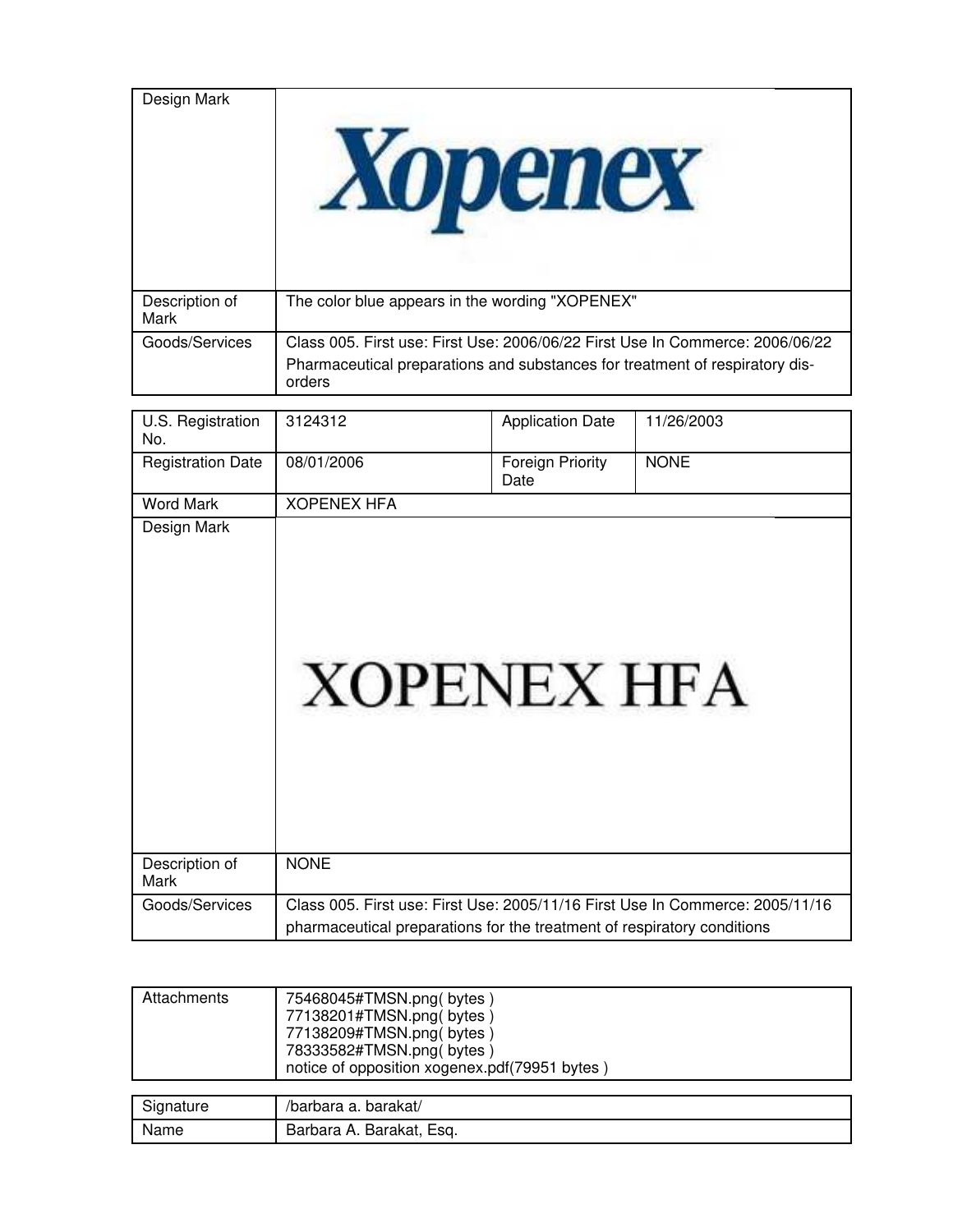| $\sim$<br>Date | 00/r<br>חרו<br>.<br>ושי<br>טו ט<br>. . |
|----------------|----------------------------------------|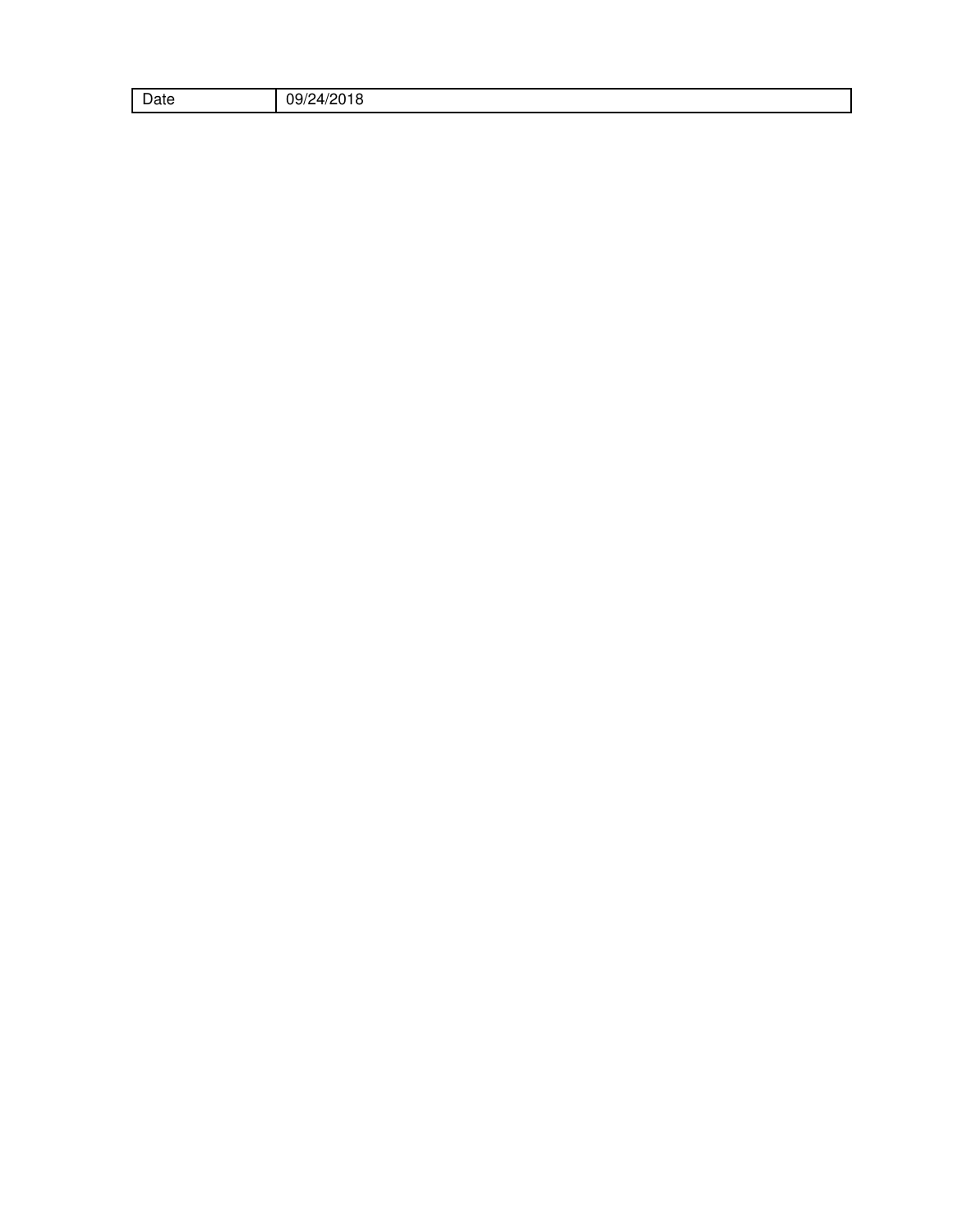#### **IN THE UNITED STATES PATENT AND TRADEMARK OFFICE BEFORE THE TRADEMARK TRIAL AND APPEAL BOARD**

In the matter of Application Serial No. 87824294

Published in the Official Gazette at TM 5386 on July 24, 2018

| Sunovion Pharmaceuticals, Inc., |  |
|---------------------------------|--|
|                                 |  |
| <b>Opposer</b>                  |  |
|                                 |  |
| V.                              |  |
|                                 |  |
| Xogenex LLC,                    |  |
|                                 |  |
| Applicant                       |  |
|                                 |  |

Opposition No.

BOX TTAB/FEE Commissioner for Trademarks P.O. Box 1451 Alexandria, Virginia 22313-1451

#### NOTICE OF OPPOSITION

Sunovion Pharmaceuticals, Inc., (hereinafter "Opposer"), a corporation organized and

existing under the laws of Delaware, located and doing business at 84 Waterford Drive,

Massachusetts 01752, believes that it will be damaged by the registration of the trademark

"XOGENEX" as shown in Application Serial No. 87824294, filed March 7, 2018, by Xogenex

LLC (hereinafter "Applicant"), and hereby opposes the same.

As grounds for opposition, it is alleged that:

1. Applicant seeks registration on the Principal Register of the trademark

"XOGENEX" for use in connection with biochemicals for treatment of cardiovascular disease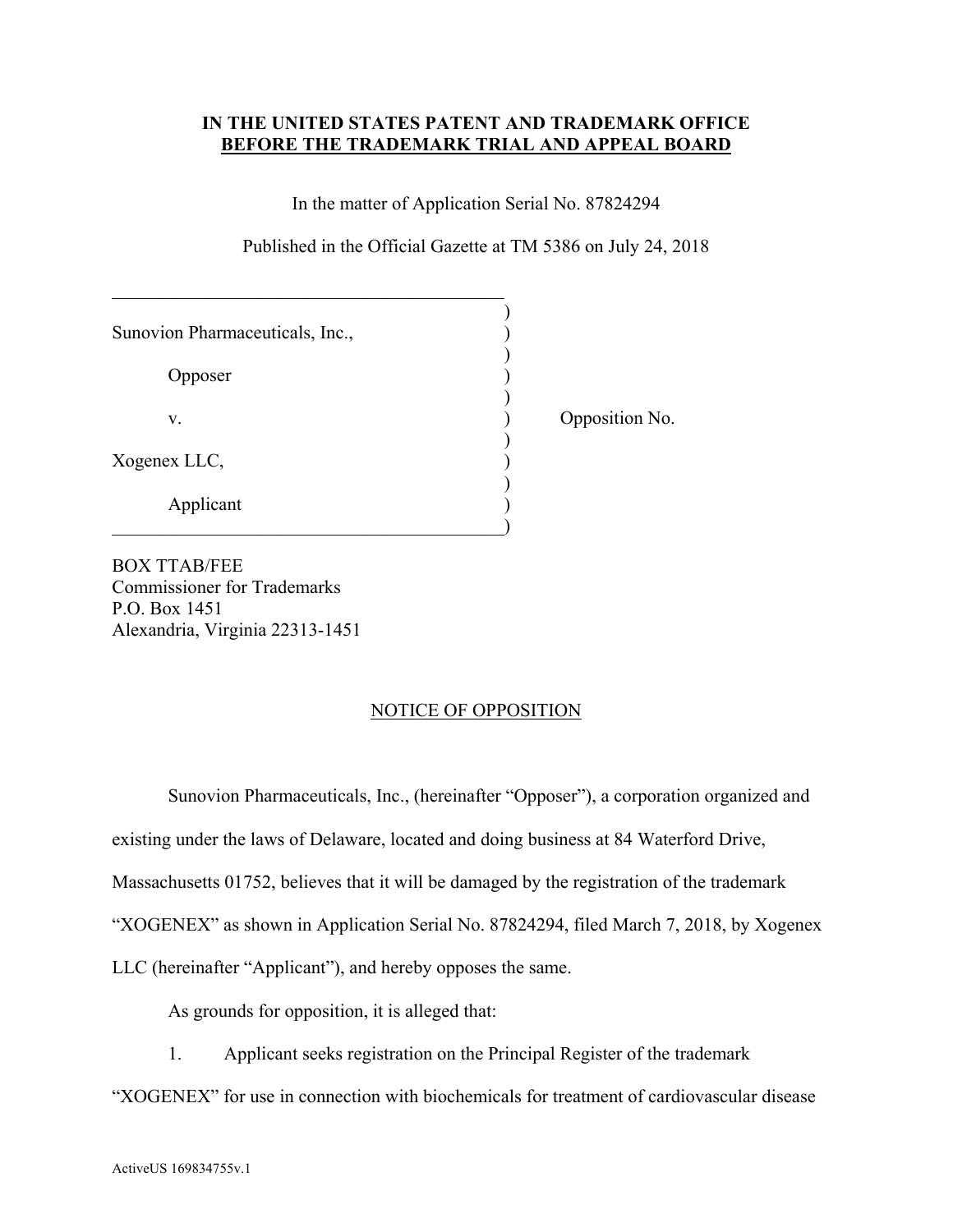and disorders, namely, nucleic acids for treatment of cardiovascular diseases and disorders and biomedical and scientific research in the field of treatment of cardiovascular disease and disorders; product development of biochemicals for treatment of cardiovascular disease and disorders, namely, product development of nucleic acids for treatment of cardiovascular diseases and disorders (hereinafter "Applicant's Mark"), as evidenced by the publication of said trademark in the July 24, 2018 issue of the Official Gazette.

2. Opposer adopted the mark 'XOPENEX," at least as early as April 16, 1999 in connection with pharmaceutical preparations and substances for treatment of respiratory disorders, and has been using the marks in connection with those goods ever since. Such use has been valid and continuous since the date of first use and has not been abandoned.

3. Opposer is the owner of the following United States registrations:

U.S. Reg. No. 2350721 for the mark XOPENEX, issued May 16, 2000;

U.S. Reg. No. 3651698 for the mark XOPENEX Stylized, issued July 7, 2009;

U.S. Reg. No. 3655211 for the mark XOPENEX Stylized, issued July 14, 2009; and

U.S. Reg. No. 3124312 for the mark XOPENEX HFA, issued August 1, 2006,

(hereinafter "Opposer's Marks").

4. Opposer registered the domain name <xopenex.com> on May 8, 1998 and has used the domain name ever since.

5. Opposer used the trademark "XOPENEX" in interstate commerce on its goods almost 20 years prior to the filing date of the Applicant's application, March 7, 2018.

6. Applicant's Mark begins with the same 2 letters as Opposer's mark XOPENEX, "XO" and ends with the same 4 letters as Opposer's mark XOPENEX, "ENEX."

- 2 -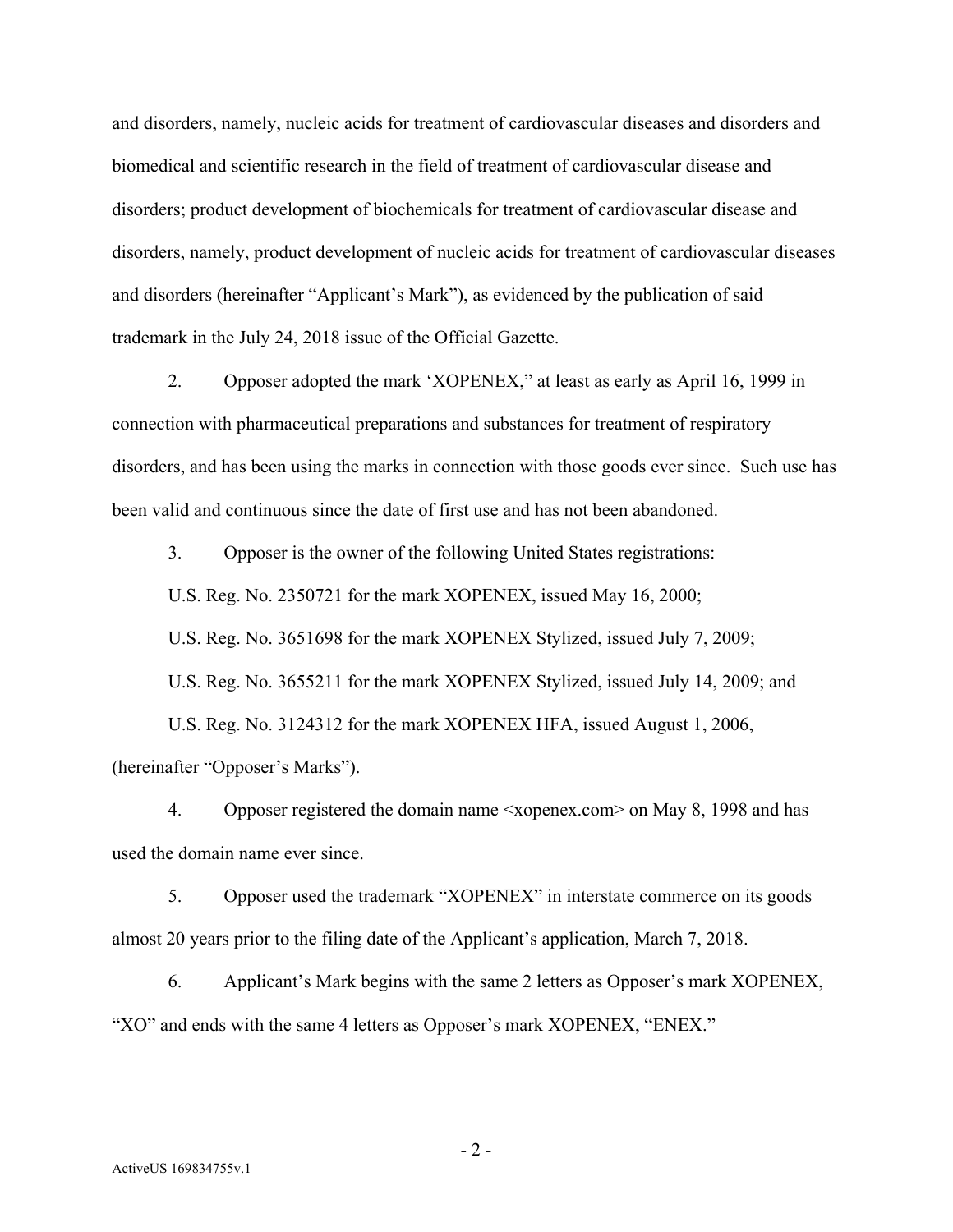7. The only difference between Applicant's Mark and Opposer's mark XOPENEX is the single letter "G" in the middle of Applicant's Mark.

8. Applicant's Mark is almost identical to, and therefore is confusingly similar to, Opposer's Marks.

9. The goods which are identified in Opposer's registrations for Opposer's Marks are closely related to the goods and services identified in the Applicant's application to register "XOGENEX," and on information and belief, will be marketed through the same or similar channels of trade or to the same or similar class of consumers.

10. By reason of Opposer's extensive use of the "XOPENEX" mark, the public will believe that the Applicant's use of its mark "XOGENEX" is sponsored or approved by Opposer and that the quality of the goods and services bearing the Applicant's Mark has been approved and/or maintained by Opposer.

11. In view of these similarities, Applicant's use of the mark "XOGENEX" is likely to cause confusion, mistake, or deception with respect to Opposer's Marks and to damage the goodwill represented and symbolized by the marks.

12. Based on the foregoing, Applicant's registration of the mark "XOGENEX" on the Principal Register of the United States Patent and Trademark Office would clearly cause injury and damage to the Opposer.

- 3 -